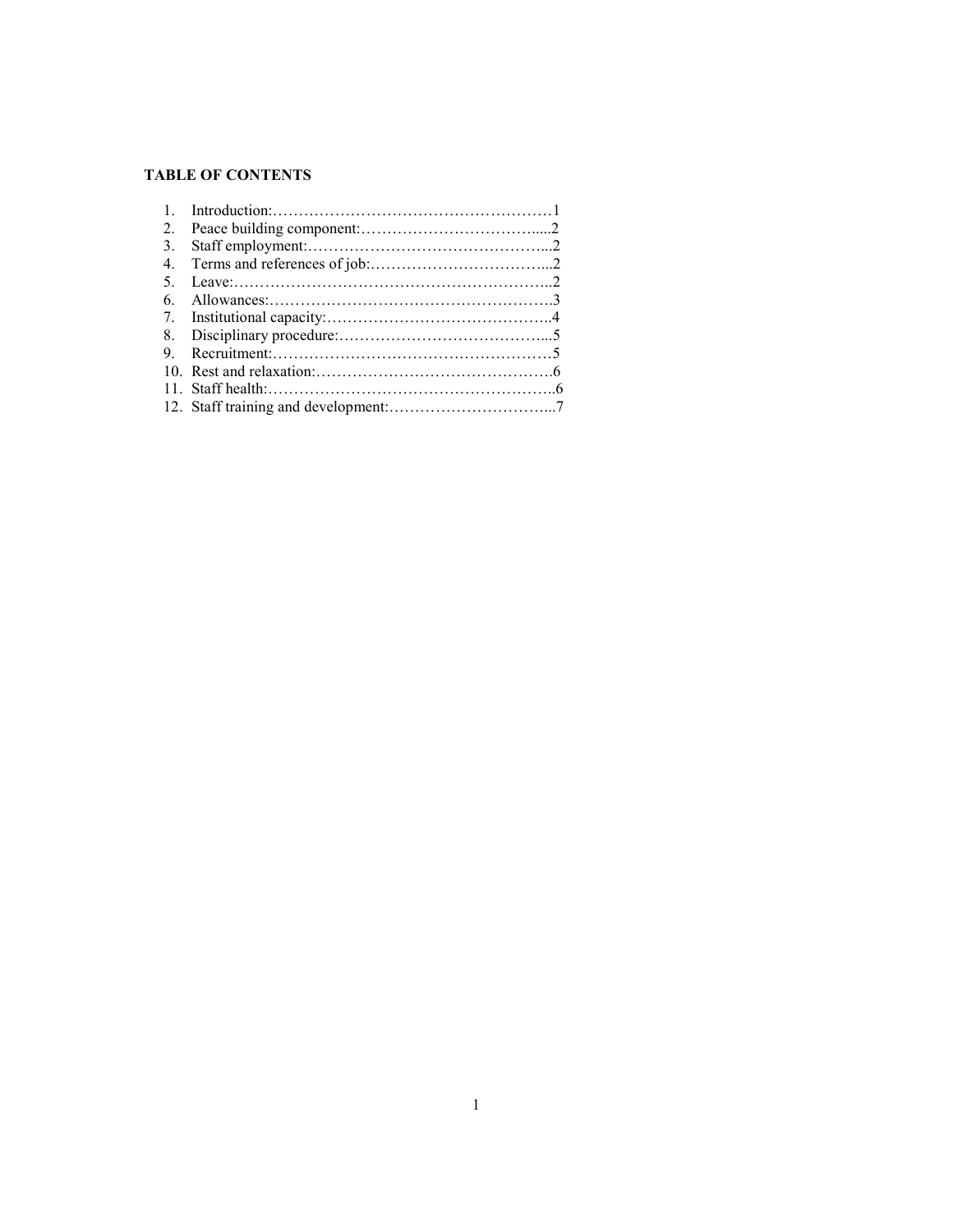# NUBA CHRISTIAN DEELOPMENT ORGANIZATION (NCDO)

# **Administration Policies and procedures.**

## **1.0 Introduction**

- 1.1 This administration manual contains the basic principles , policies and regulations that are to guide NCDO operations (Hereinafter "policies" The policies re meant to provide all employees with clear understanding about administrative functioning , including the roles , power, rights and responsibility of employees of NCDO. These policies seek to promote the core values stated above as basis to demand compliance from members and partners in human development
- **1.2 The vision of CDO**

## **1.3. The mission**

1.4. The core mandate of  **CDO** include not limited to:

- (a) Provision of adequate water and sanitation
- (b) Education for all
- (c) Improved agricultural practices
- (d) Faith growth through Christian Ministry

#### 1.5 NCDO Scope of operation

Nuba Christian Development Organization currently is operating in the two counties of Dilling and Lagawa in western Nuba Mountains; with the future intention of covering the all of Southern Khordofan and there after in some regions of Sudan with the main focus on water and sanitation.

#### **2.0 NCDO PEACE BUILDING COMPONENT**

2.1 NCDO as humanitarian organization adhere with Christian principles of service delivery without discrimination, favour but obliged to access services to all and not use humanitarian aid as a weapon against other parties.

## **3.0 CDO STAFF EMPLOYEME T**

Recruitment shall be carried after a board of advisors approves the vacant posts to be filled. Other minor recruitment can be carried by Executive Committee board serve only for serious position in the NCDO

Then the co-ordinator or the manager shall advertise the positions and the interviews are conducted to those who applied for the vacant posts.

3.1 Some of the qualities required for the employed include but not limited to:-

- $\triangleright$  The person must be committed to the service of the needy
- $\triangleright$  The person employed must have a moral life with a good reputation
- $\triangleright$  Team spirit and cooperation as one of the pillars for the development and helping the needy
- $\triangleright$  Have effective communication amongst the staff
- Good interpersonal with sound educational background and professionalism in the particular field or area of work
- $\triangleright$  The social aspect amongst the various cultural norms and easy to adjust especially dressing culture and social relationships
- $\triangleright$  The employee must be free from drugs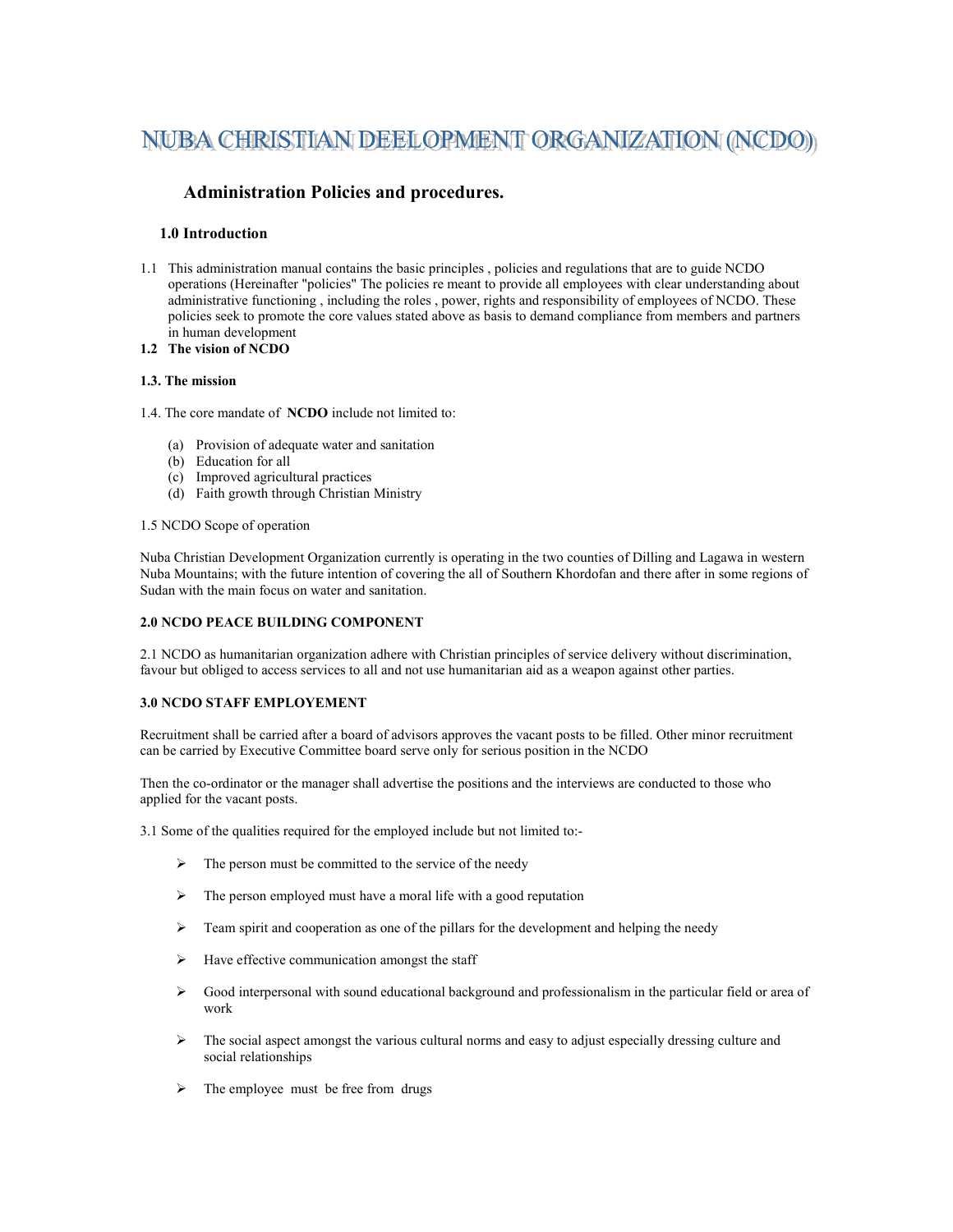#### **4.0 Teams and references of Job Description and contracts**

4.1 There shall be probation period of **three months** in which when proved capable is confirmed as a staff then an appointment letter and detailed job description is given before the staff commences the duty or work.

4.2 Bench marks will be some of the measuring yard sticks to promote a staff for confirmation these include code of conduct, compliance, discharge of duties, mutual respect and non-discrimination, representation and confidentiality.

#### **4.3 Termination of Service**

The work can be terminated by both employee and employer in a written notice not less than one month prior to termination of the employment or otherwise specified in the contract.

4.4 Temporary/consultancy employment these shall be temporary casual employer paid on daily basis for consultancy

NCDO shall hire a person for particular service and payment shall be transacted as stipulated in the agreement .

#### 4.**4 Salaries /Wages**

There shall be monthly salaries for staff according to the agreement stipulated on the contract or letter of agreement.

## **4.6 Working hours**

The working hours for all staff shall be **forty hours** in a week and **eight hours** in a day.

according to the nature of the work.

## **5.0 Leave**

5.1 Annual leave, after employee has serve twelve consecutive months shall earn him/her twenty one days

leave with full payment.

Annual leave is due for a year however employees are free to accumulate it for two years but not more than three years

5.2 Sick leave is granted to employee who immediately report their sickness with proven document from

qualified doctor and recommendation from the same to determine the leave.

NCDO shall give a maximum of one month ,after that if there is no improvement a grace period of two

weeks is given, if nothing is so realized NCDO will terminate the services of that employee with the

organization.

#### **5.3 Maternity leave**

NCDO grants 60 days of maternity leave for a mother within the vicinity and 75 days for those who are far. 2 weeks of these days should be given for preparation and transportation for delivery. an employee who has given birth to a child and any additional days required will be taken on leave without pay basis. After maternity leave that year no annual leave will be given to employee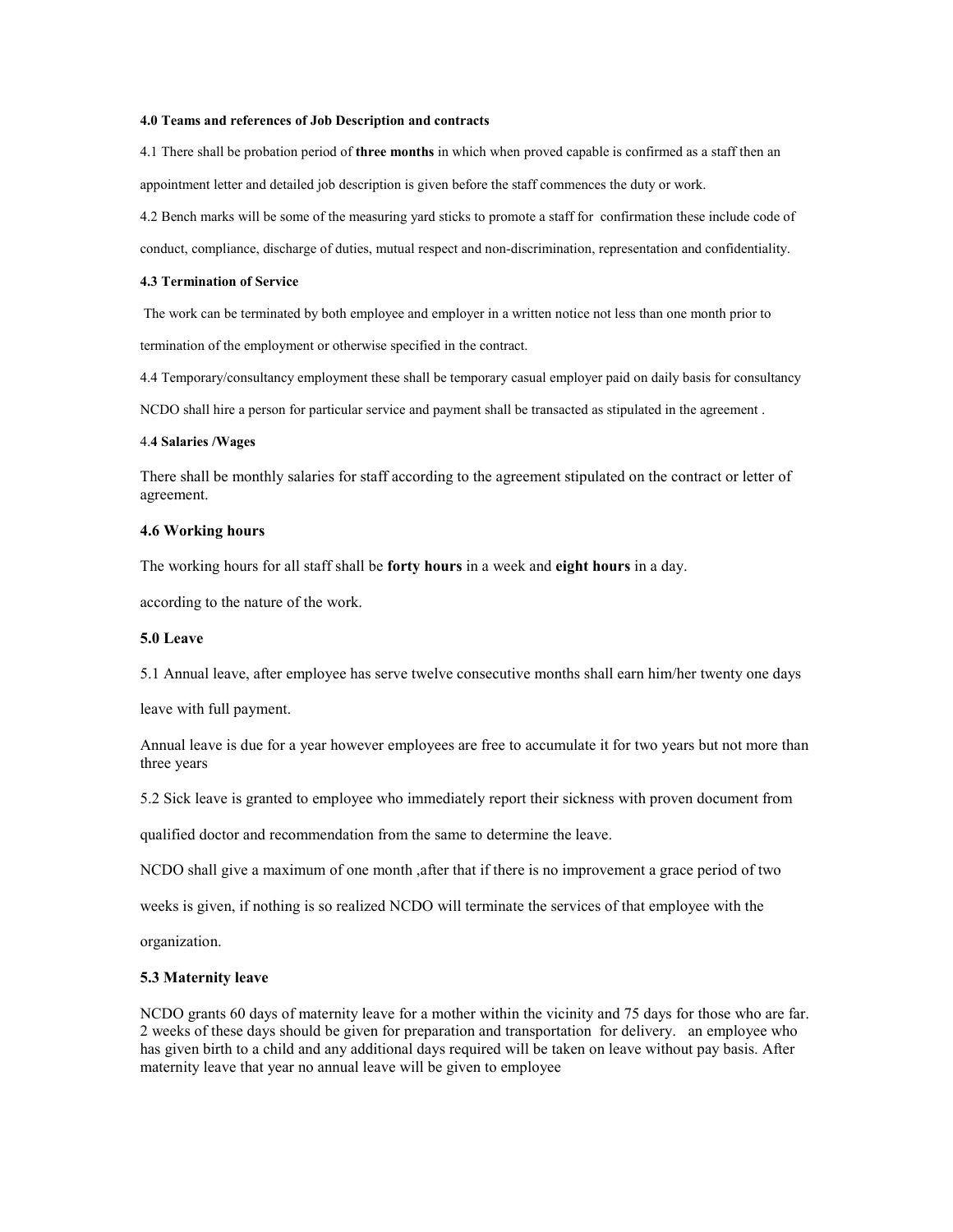Following the maternity leave ,lactating mother will be allowed 2 hours off to go and breast feed their

children every working day either before lunch or after 3:00 pm for a period of two months

# 5.**4 Compassionate leave**

When a death of a child, spouse, mother, or father occurs a period of two weeks or working days will be granted to the employee as a compassionate leave.

# **6.0**

6.1 No traveling allowances will be given for filled trips . Any allowances or reimbursement of medical

bills is only applicable to the employee if, clearly indicated in the contract.

This will apply when authentic receipts produce to prove the treatment

# **6.2 Terminal benefits/gratuity**

NCDO pay a maximum of one month salary after a minimum of 12 months of service ,when a person

enters into a new contract of employment with NCDO then he/ she can claim the accumulated gratuity on

the old contract.

**6.3 Deaths-** if any NCDO staff dies the next of kin will receive 3 months salaries on condition that employee had worked for NCDO for more that one year.

## 7.**0 Institutional capacity**

7.1 Staff training is what NCDO believes for effective service delivery.

The staff shall apply for short courses with the condition they remain committed to the organization for a period of not less than three years .

# **7.2 Promotions**

There shall be staff promotions, when an employee is entrusted with more responsible positions and he/she

is capable and has proved beyond doubt the skill and capability.

A new contract shall be drawn after the promotion under no circumstances when a staff member is promoted while on probation period of three months.

# **8.0 Disciplinary procedure**

8.1 There are offences which are minor and serious ones .incase of a minor one like lateness ,unauthorized

absence, poor work performance ,untidiness, poor coordination with staff . these definitely does not lead to

dismissal .

8.2 The serious offence are divided into two, those ones that need formal procedure of warnings of three

times and the last one must be suspension without pay for two weeks, all disciplinary letter decision shall

be final , if it warrants termination of the service. 8.3 The other serious offences that need immediate dismissal without notice and benefits are like:-

- Fraud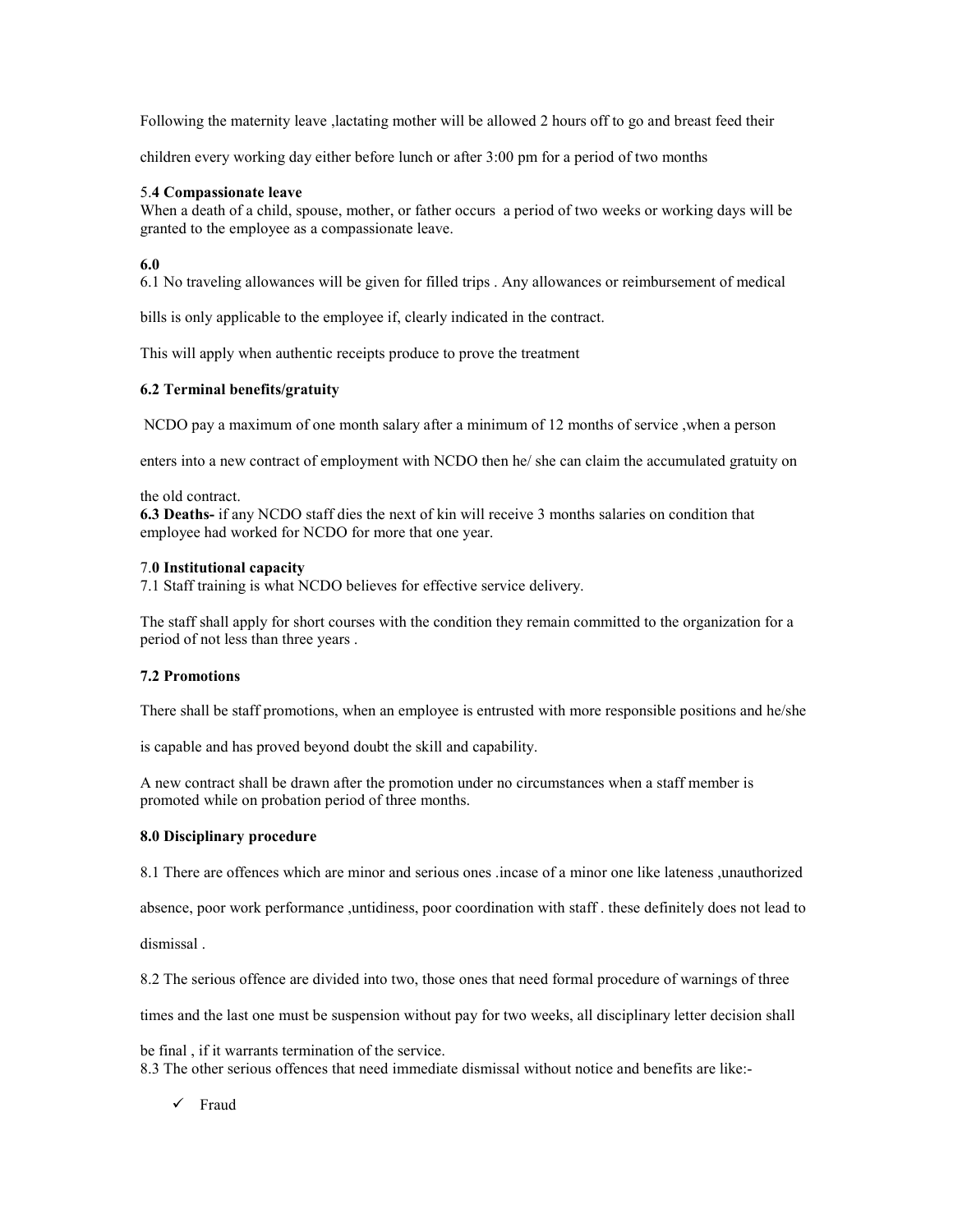- Misappropriation of the organization resources
- Misuse of organization property unauthorized disclosure of confidential matters is harmful to the organization
- $\checkmark$  Physical attach on a colleague in the public
- $\checkmark$  Engaging in political activities which are detrimental to the NCDO's
	- Interest
	- $\checkmark$  Use of alcoholic drinks, smoking and drugs while on duty.

## **9.0 Recruitment**

9.1 NCDO believes in equal employment opportunities .there should be no sexual and racial discrimination in recruiting staff for NCDO.

9.2 NCDO shall permit relatives if only they are qualified for the post but enter into legal process of employment policy to determine the person.

9.3 The recruitment process shall begin firstly ,any empty post or vacated post must be ensured that its salary is in place the vacant post must be presented to the board by the senior management of the NCDO like the Execute Director and such approved post shall be advertised stating required qualifications and The means of adverts may be through Church, contracts, existing staff, media and notice board.

9.4 The interviewers shall be short list and the panel shall come up with satisfactory candidates to fill the required posts.

#### **10.0 CDO rest and relaxation**

10. 1 There is need for each staff to obtain a complete time for rest and relaxation in order for the programmes to run successfully . these effects those who are married that every three months they have two weeks,

10.2 The policy for the rest and relaxation is determined by natural weather conditions and staff that are far from their families.

10.3 NCDO shall give rest and relaxation to the staff after six months of service. Not all shall be pulled at once .

10.4 The Executive director shall determine those who will be going for rest and relaxation and book them to travel . He/She has the authority to postpone the rest and relaxation leave in the events of circumstances of insecurity until good time comes and the staff can resume its rest and relaxation.

10.5 The staff shall have transport and feeding allowances from the NCDO.

#### **11.0 CDO staff health**